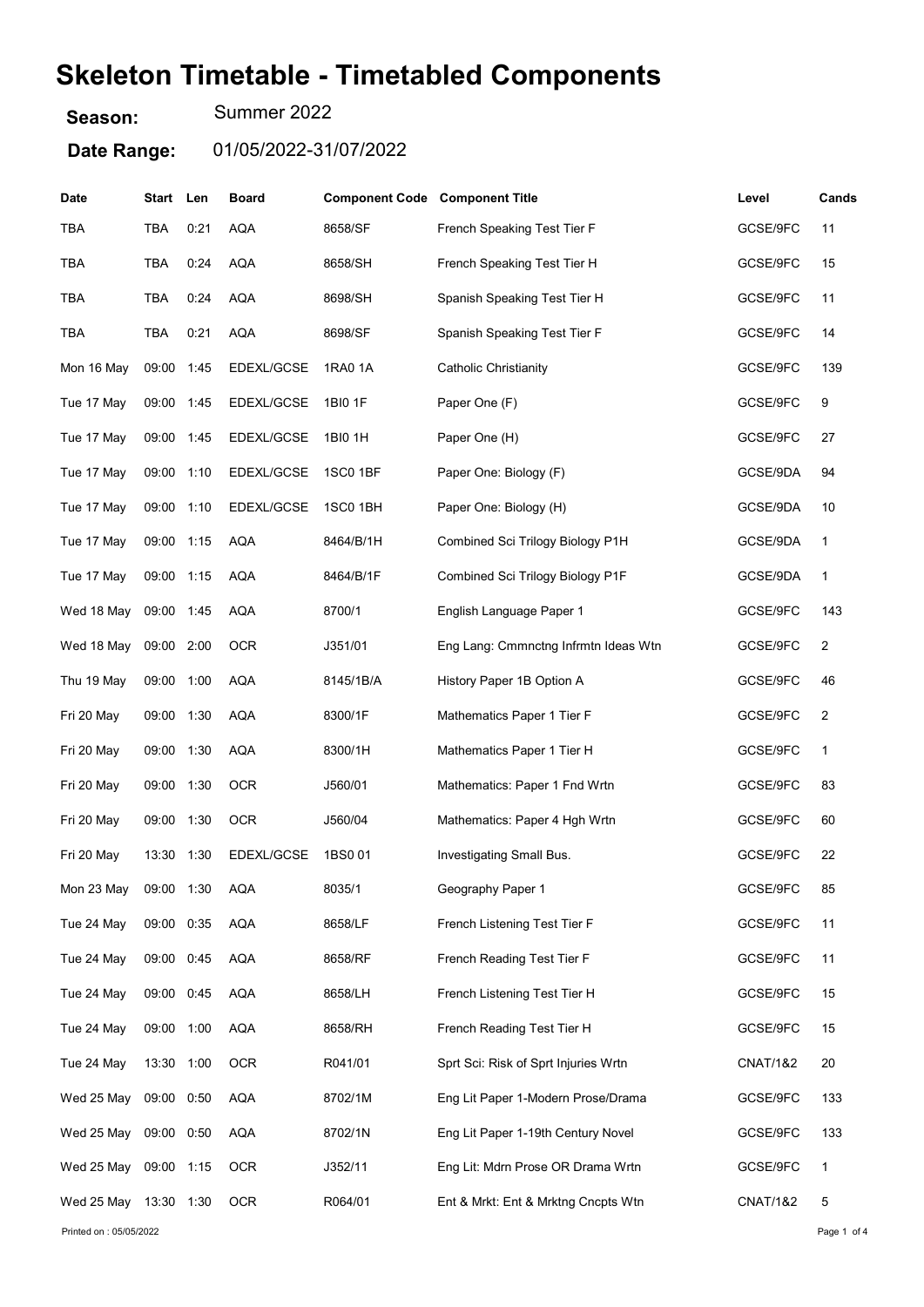## Season: Date Range: 01/05/2022-31/07/2022 Summer 2022

| <b>Date</b> | Start Len  |      | <b>Board</b> | <b>Component Code Component Title</b> |                                      | Level    | Cands |
|-------------|------------|------|--------------|---------------------------------------|--------------------------------------|----------|-------|
| Thu 26 May  | 09:00      | 0:45 | <b>AQA</b>   | 8698/LH                               | Spanish Listening Test Tier H        | GCSE/9FC | 11    |
| Thu 26 May  | 09:00      | 1:00 | <b>AQA</b>   | 8698/RH                               | Spanish Reading Test Tier H          | GCSE/9FC | 11    |
| Thu 26 May  | 09:00      | 0:35 | <b>AQA</b>   | 8698/LF                               | Spanish Listening Test Tier F        | GCSE/9FC | 14    |
| Thu 26 May  | 09:00      | 0:45 | <b>AQA</b>   | 8698/RF                               | Spanish Reading Test Tier F          | GCSE/9FC | 14    |
| Thu 26 May  | 13:30      | 0:50 | EDEXL/GCSE   | 1RA0 2F                               | Judaism                              | GCSE/9FC | 139   |
| Fri 27 May  | 09:00      | 1:45 | EDEXL/GCSE   | 1CH0 1F                               | Paper One (F)                        | GCSE/9FC | 10    |
| Fri 27 May  | 09:00 1:45 |      | EDEXL/GCSE   | 1CH <sub>0</sub> 1H                   | Paper One (H)                        | GCSE/9FC | 26    |
| Fri 27 May  | 09:00      | 1:10 | EDEXL/GCSE   | <b>1SC0 1CF</b>                       | Paper Two: Chemistry (F)             | GCSE/9DA | 94    |
| Fri 27 May  | 09:00      | 1:10 | EDEXL/GCSE   | 1SC0 1CH                              | Paper Two: Chemistry (H)             | GCSE/9DA | 10    |
| Fri 27 May  | 09:00      | 1:15 | <b>AQA</b>   | 8464/C/1H                             | Combined Sci Trilogy Chemistry P1H   | GCSE/9DA | 1     |
| Fri 27 May  | 09:00      | 1:15 | <b>AQA</b>   | 8464/C/1F                             | Combined Sci Trilogy Chemistry P1F   | GCSE/9DA | 1     |
| Tue 07 Jun  | 09:00 1:30 |      | <b>AQA</b>   | 8300/2F                               | Mathematics Paper 2 Tier F           | GCSE/9FC | 2     |
| Tue 07 Jun  | 09:00 1:30 |      | AQA          | 8300/2H                               | Mathematics Paper 2 Tier H           | GCSE/9FC | 1     |
| Tue 07 Jun  | 09:00 1:30 |      | <b>OCR</b>   | J560/02                               | Mathematics: Paper 2 Fnd Wrtn        | GCSE/9FC | 83    |
| Tue 07 Jun  | 09:00      | 1:30 | <b>OCR</b>   | J560/05                               | Mathematics: Paper 5 Hgh Wrtn        | GCSE/9FC | 60    |
| Tue 07 Jun  | 13:30 1:30 |      | <b>AQA</b>   | 8035/2                                | Geography Paper 2                    | GCSE/9FC | 85    |
| Wed 08 Jun  | 09:00      | 1:45 | <b>AQA</b>   | 8702/2                                | Eng Lit Paper 2                      | GCSE/9FC | 133   |
| Wed 08 Jun  | 09:00      | 1:15 | OCR          | J352/21                               | Eng Lit: Poetry Across Time Wrtn     | GCSE/9FC | 1     |
| Wed 08 Jun  | 09:00      | 0:50 | <b>OCR</b>   | J352/22                               | Eng Lit: Shakespeare Written Paper   | GCSE/9FC | 1     |
| Wed 08 Jun  | 13:30 0:50 |      | EDEXL/GCSE   | 1RA0 3A                               | <b>Catholic Christianity</b>         | GCSE/9FC | 139   |
| Thu 09 Jun  | 09:00 1:00 |      | <b>AQA</b>   | 8145/1A/B                             | History Paper 1A Option B            | GCSE/9FC | 46    |
| Thu 09 Jun  | 13:30 1:45 |      | EDEXL/GCSE   | 1PH0 1F                               | Paper One (F)                        | GCSE/9FC | 10    |
| Thu 09 Jun  | 13:30 1:45 |      | EDEXL/GCSE   | 1PH0 1H                               | Paper One (H)                        | GCSE/9FC | 26    |
| Thu 09 Jun  | 13:30 1:10 |      | EDEXL/GCSE   | 1SC0 1PF                              | Paper Three: Physics (F)             | GCSE/9DA | 94    |
| Thu 09 Jun  | 13:30 1:10 |      | EDEXL/GCSE   | 1SC0 1PH                              | Paper Three: Physics (H)             | GCSE/9DA | 10    |
| Thu 09 Jun  | 13:30 1:15 |      | <b>AQA</b>   | 8464/P/1H                             | Combined Sci Trilogy Physics P1H     | GCSE/9DA | 1     |
| Thu 09 Jun  | 13:30 1:15 |      | <b>AQA</b>   | 8464/P/1F                             | Combined Sci Trilogy Physics P1F     | GCSE/9DA | 1     |
| Fri 10 Jun  | 09:00 1:45 |      | <b>AQA</b>   | 8700/2                                | English Language Paper 2             | GCSE/9FC | 143   |
| Fri 10 Jun  | 09:00 2:00 |      | <b>OCR</b>   | J351/02                               | Eng Lang: Explrng Effcts & Impct Wtn | GCSE/9FC | 2     |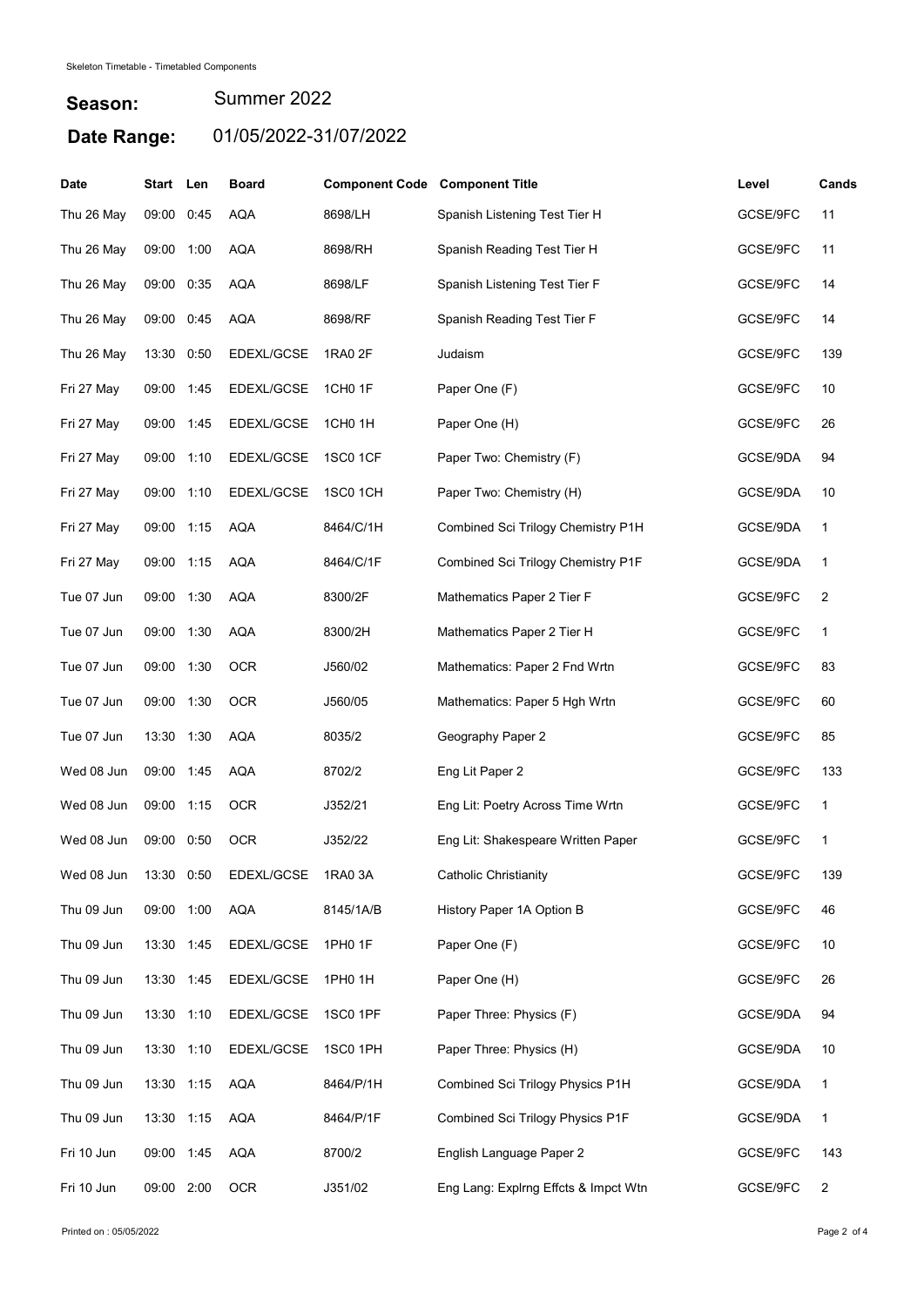## Season: Date Range: 01/05/2022-31/07/2022 Summer 2022

| <b>Date</b> | Start Len  |      | <b>Board</b> | <b>Component Code Component Title</b> |                                       | Level               | Cands |
|-------------|------------|------|--------------|---------------------------------------|---------------------------------------|---------------------|-------|
| Mon 13 Jun  | 09:00      | 1:30 | <b>AQA</b>   | 8300/3F                               | Mathematics Paper 3 Tier F            | GCSE/9FC            | 2     |
| Mon 13 Jun  | 09:00      | 1:30 | <b>AQA</b>   | 8300/3H                               | Mathematics Paper 3 Tier H            | GCSE/9FC            | 1     |
| Mon 13 Jun  | 09:00 1:30 |      | OCR          | J560/03                               | Mathematics: Paper 3 Fnd Wrtn         | GCSE/9FC            | 83    |
| Mon 13 Jun  | 09:00      | 1:30 | <b>OCR</b>   | J560/06                               | Mathematics: Paper 6 Hgh Wrtn         | GCSE/9FC            | 60    |
| Mon 13 Jun  | 13:30 1:30 |      | EDEXL/GCSE   | 1BS002                                | <b>Building A Business</b>            | GCSE/9FC            | 22    |
| Mon 13 Jun  | 13:30      | 1:15 | <b>OCR</b>   | R081/01                               | Creative Imedia: Preprdctn Skills Wtn | <b>CNAT/1&amp;2</b> | 20    |
| Tue 14 Jun  | 09:00      | 1:00 | <b>AQA</b>   | 8035/3                                | Geography Paper 3                     | GCSE/9FC            | 85    |
| Wed 15 Jun  | 09:00      | 1:45 | EDEXL/GCSE   | 1BI0 2F                               | Paper Two (F)                         | GCSE/9FC            | 9     |
| Wed 15 Jun  | 09:00      | 1:45 | EDEXL/GCSE   | 1BI0 2H                               | Paper Two (H)                         | GCSE/9FC            | 27    |
| Wed 15 Jun  | 09:00      | 1:10 | EDEXL/GCSE   | 1SC0 2BF                              | Paper Four: Biology (F)               | GCSE/9DA            | 94    |
| Wed 15 Jun  | 09:00      | 1:10 | EDEXL/GCSE   | 1SC0 2BH                              | Paper Four: Biology (H)               | GCSE/9DA            | 10    |
| Wed 15 Jun  | 09:00 1:15 |      | <b>AQA</b>   | 8464/B/2H                             | Combined Sci Trilogy Biology P2H      | GCSE/9DA            | 1     |
| Wed 15 Jun  | 09:00 1:15 |      | AQA          | 8464/B/2F                             | Combined Sci Trilogy Biology P2F      | GCSE/9DA            | 1     |
| Thu 16 Jun  | 13:30 1:5  |      | <b>AQA</b>   | 8658/WF                               | French Writing Test Tier F            | GCSE/9FC            | 11    |
| Thu 16 Jun  | 13:30      | 1:20 | <b>AQA</b>   | 8658/WH                               | French Writing Test Tier H            | GCSE/9FC            | 15    |
| Fri 17 Jun  | 09:00 1:20 |      | <b>AQA</b>   | 8698/WH                               | Spanish Writing Test Tier H           | GCSE/9FC            | 11    |
| Fri 17 Jun  | 09:00 1:5  |      | <b>AQA</b>   | 8698/WF                               | Spanish Writing Test Tier F           | GCSE/9FC            | 14    |
| Mon 20 Jun  | 09:00      | 1:45 | EDEXL/GCSE   | 1CH0 2F                               | Paper Two (F)                         | GCSE/9FC            | 10    |
| Mon 20 Jun  | 09:00      | 1:45 | EDEXL/GCSE   | 1CH <sub>0</sub> 2H                   | Paper Two (H)                         | GCSE/9FC            | 26    |
| Mon 20 Jun  | 09:00 1:10 |      | EDEXL/GCSE   | <b>1SC0 2CF</b>                       | Paper Five: Chemistry (F)             | GCSE/9DA            | 94    |
| Mon 20 Jun  | 09:00 1:10 |      | EDEXL/GCSE   | 1SC0 2CH                              | Paper Five: Chemistry (H)             | GCSE/9DA            | 10    |
| Mon 20 Jun  | 09:00 1:15 |      | <b>AQA</b>   | 8464/C/2H                             | Combined Sci Trilogy Chemistry P2H    | GCSE/9DA            | 1     |
| Mon 20 Jun  | 09:00 1:15 |      | <b>AQA</b>   | 8464/C/2F                             | Combined Sci Trilogy Chemistry P2F    | GCSE/9DA            | 1     |
| Tue 21 Jun  | 09:00 1:00 |      | <b>AQA</b>   | 8145/2B/C                             | History Paper 2B Option C             | GCSE/9FC            | 46    |
| Tue 21 Jun  | 13:30 1:30 |      | WJEC/GCSE    | 5569UB0-1                             | Hospitality & Catering Unit 1: Paper  | L1L2/B              | 32    |
| Thu 23 Jun  | 09:00 1:45 |      | EDEXL/GCSE   | 1PH0 2F                               | Paper Two (F)                         | GCSE/9FC            | 10    |
| Thu 23 Jun  | 09:00 1:45 |      | EDEXL/GCSE   | 1PH0 2H                               | Paper Two (H)                         | GCSE/9FC            | 26    |
| Thu 23 Jun  | 09:00 1:10 |      | EDEXL/GCSE   | 1SC0 2PF                              | Paper Six: Physics (F)                | GCSE/9DA            | 94    |
| Thu 23 Jun  | 09:00 1:10 |      | EDEXL/GCSE   | 1SC0 2PH                              | Paper Six: Physics (H)                | GCSE/9DA            | 10    |